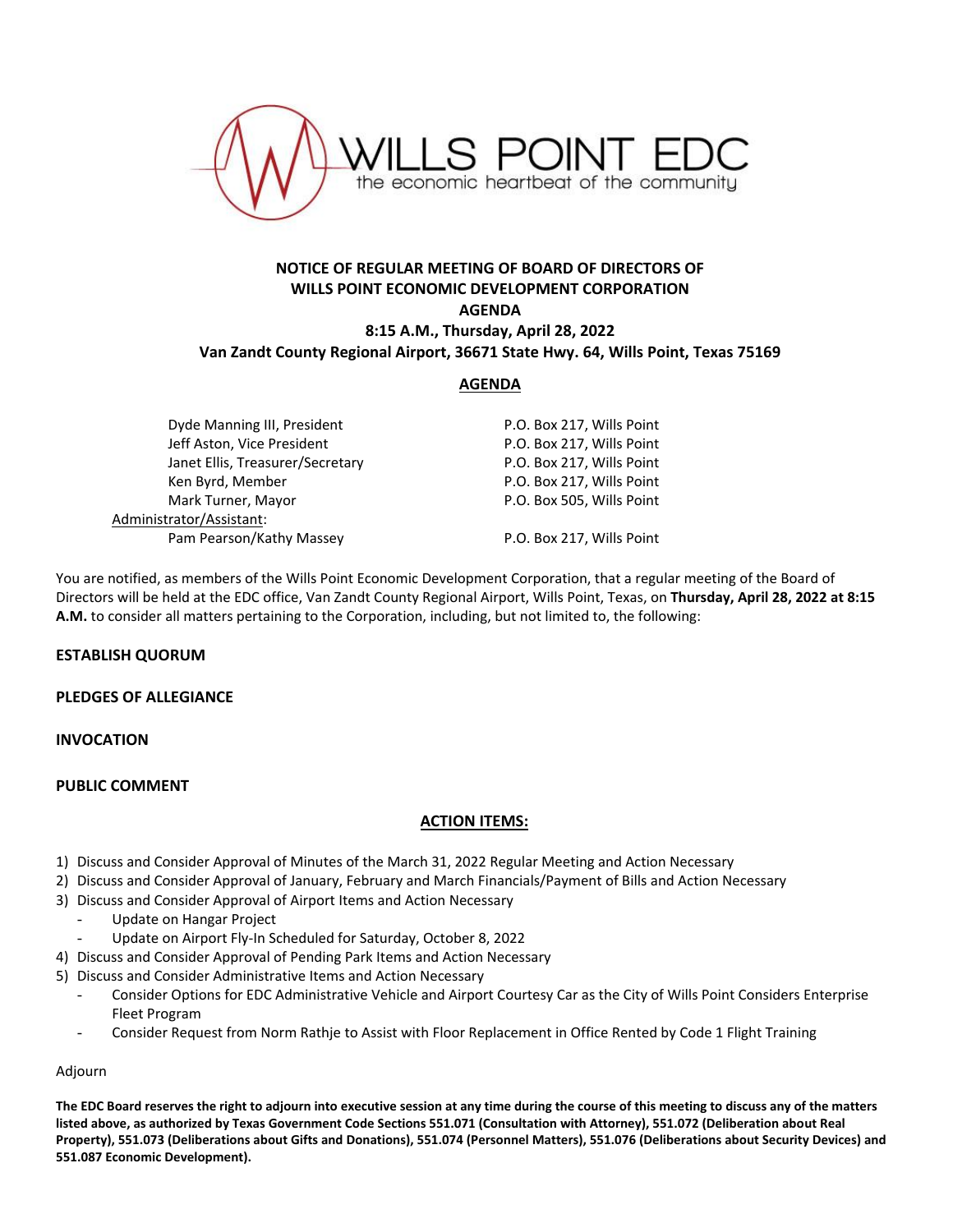**Persons with disabilities who plan to attend this meeting and who may need assistance should contact the EDC Administrator 48 hours prior to this meeting at 903-873-3381 so that appropriate arrangements may be made.**

**Pursuant to Section 46.035(c), Texas Penal Code, the concealed or open carry of any firearm by a person licensed under Chapter 411, Subchapter H (Handgun Licensing Law), into the room or rooms in which any meeting of the City Council or any other board or commission that is subject to Chapter 551, Texas Government Code (Open Meetings Act) is prohibited.** 

Posted at Van Zandt County Regional Airport and on the EDC's website in compliance with the Texas Open Meetings Act, Section 551.043(a). on this the \_\_\_\_\_\_\_\_ of April 2022 at \_\_\_\_\_\_\_\_P.M. \_\_\_\_\_\_\_\_\_\_\_\_\_\_\_\_\_\_\_\_\_\_\_\_\_\_\_\_\_\_\_\_\_\_\_\_\_, Pam Pearson, EDC Administrator

Removed this the \_\_\_\_\_ day of May 2022 at \_\_\_\_\_\_\_ P.M. \_\_\_\_\_\_\_\_\_\_\_\_\_\_\_\_\_\_\_\_\_\_\_\_\_\_\_\_\_\_, Kathy Massey , EDC Assistant Administrator